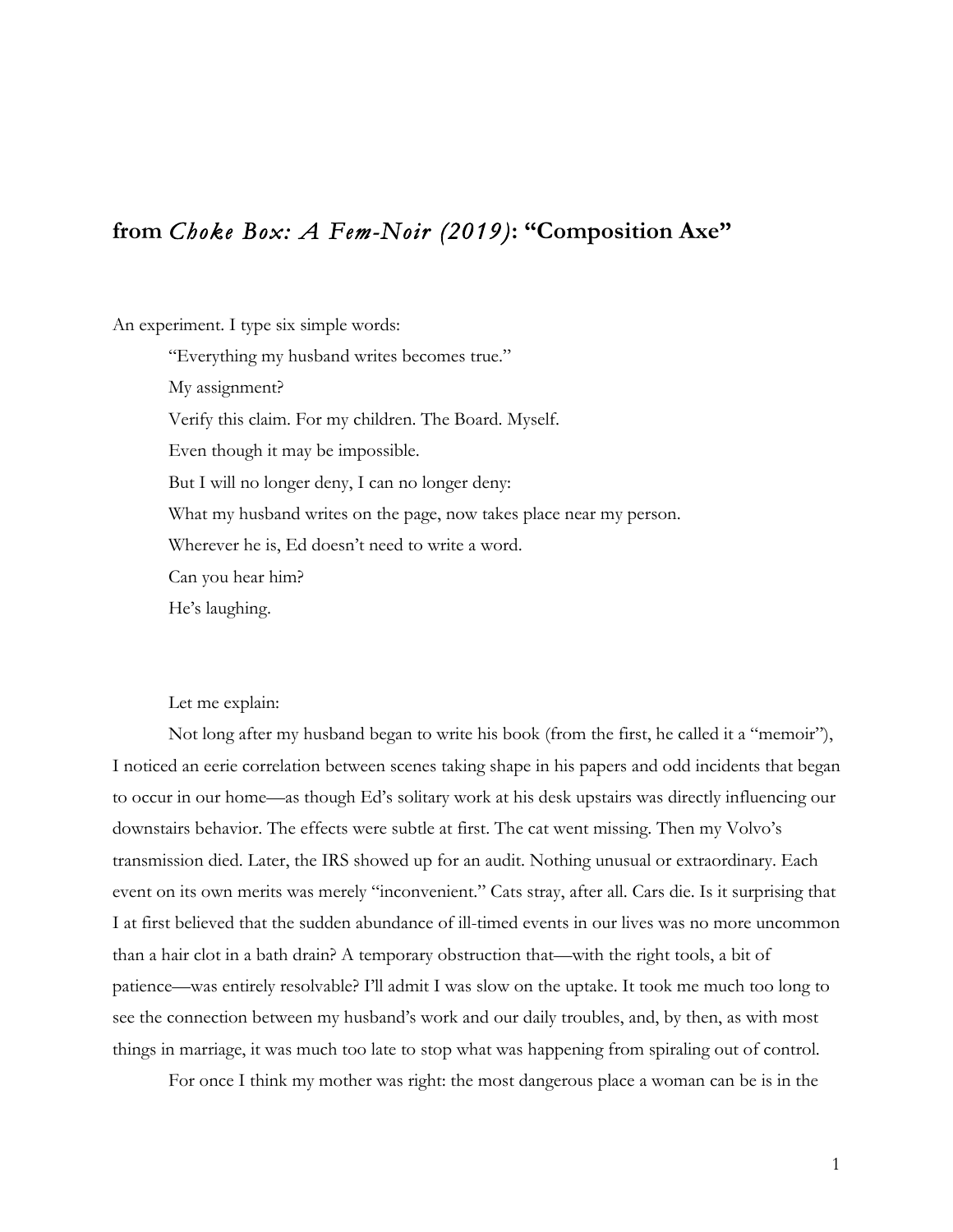so-called "safety" of her home. The statistics don't prove her wrong.

I'm aware that my "explanation" (the Review Board at Buffalo Psychiatric has pressed me to call it a "confession") won't satisfy the committee of six that is responsible for overseeing the small discretionary movements I once controlled myself. They're a humorless lot—huddled and scoliotic in their mismatched plastic chairs. Yet for all their oily cynicism, they've never ignored me, never lied to me. Never even raised their voices during our weekly meetings. True, they're hard to fathom, to get a rise out of. But at least—at the very *least*—they are reliable. That's more than I can say of my family. Certainly of Ed.

At night, when the hall lights dim (they never go fully dark here), and my most morbid thoughts surge against the rising chemical swell of my last Dixie-cup dosage, I fear I've come to find the Board's unflagging equilibrium so soothing that I must have changed as irrevocably as they accuse. After all, they don't nag or bicker. They don't lash out. They don't even roll their eyes at my (admittedly) snide assessments of their limitations: the ill-fitting suits, the mottled, over-fluoresced skin, the predictable short-sightedness in vision as much as intellect. To them, I'm just one case among so many others, and they've heard enough lies and exhortations—from small fibs to outright rants—to make them stony and steadfast, as if rigor mortis were a condition they've become as accustomed to sporting as the tweed coats with patched elbows they all like to wear. Under any other circumstances, I might have respected their dour commitment. (I have a helpless and embarrassing admiration for authority figures.) But when someone like me comes along—educated, devoted, and, truly, still somewhat naïve after all that has happened—it's evident they're at a loss. They've already decided that *my* behavior is an act.

My story? A desperate woman's fabrication.

"You've read the statistics on domestic violence?" anonymous Board Member 4 asks, for instance, referring to the pamphlet he'd given me at our last "progress" hearing. When I nod but then go on to explain (once again, I might add) that I did not kill my husband of ten years—that Ed simply disappeared—he sighs a great breathy chortle that shakes phlegm from his jowls. His meaning is clear: I remain a source of great disappointment to him. If only I'd admit what I've done, he'd finally be happy: they'd *all* be happy.

What he really means is that they all could go home.

Board Member 6 chimes in. His hair is short, his glasses large. He wears woolen trousers even in the unbearable summer heat.

"Do you miss your husband?" Beneath his question is a subtext with which I've become all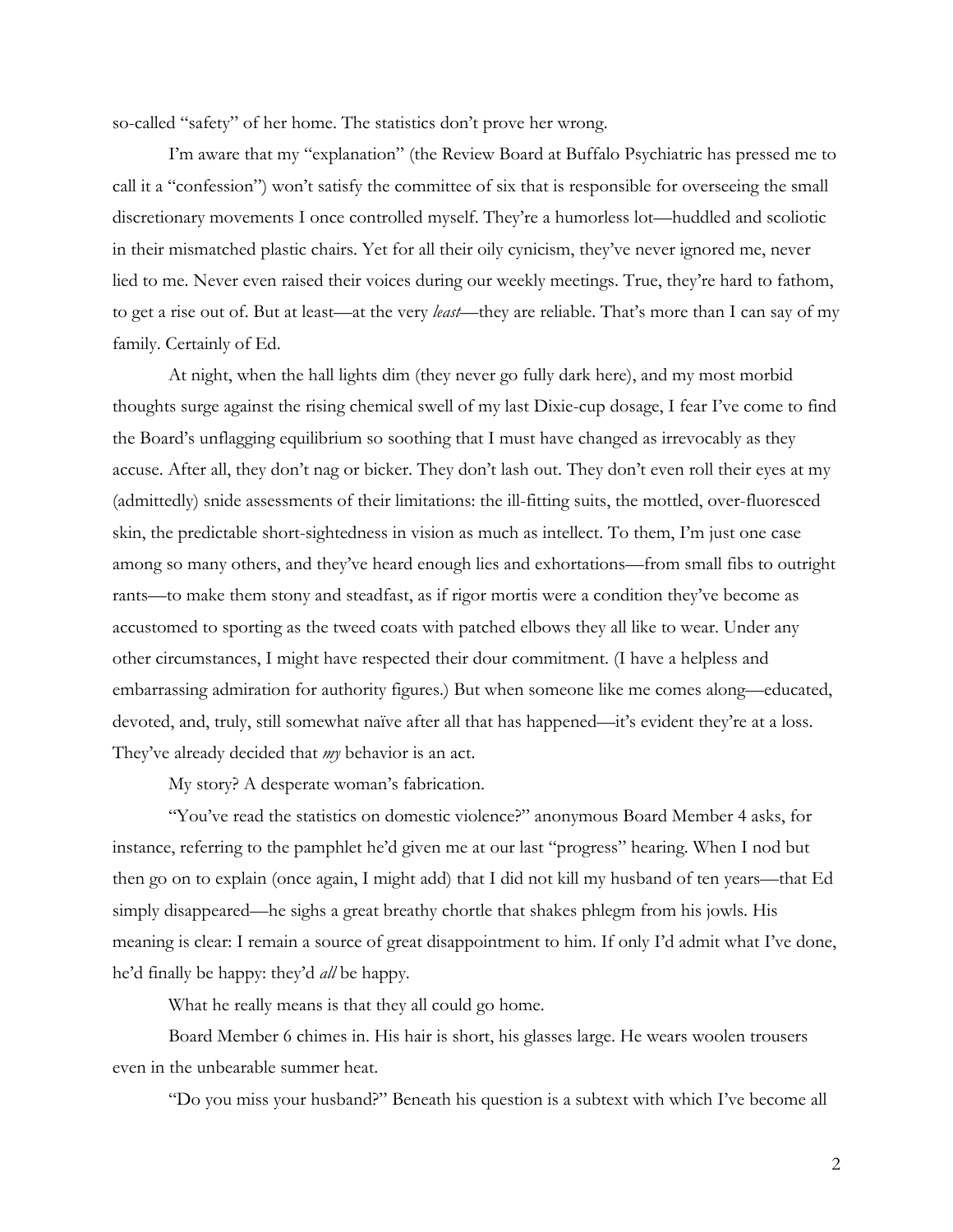too familiar.

"Of course," I retort. "We were a happy family. At least," I said, "until Ed started writing that book."

"And then?"

"And then," I say, "it was as if Ed had left us."

"You mean," he says, his eyes on my file "that he *died.*" With greater emphasis now: "That you *killed* him."

He levies this insult without once looking up from his notes.

"I mean," I say more firmly, "that he *disappeared.*"

I get flustered. Anyone but a murderer would in the face of such blunt accusations. Fortunately, my counselor steps in on my behalf.

"As the Board well knows," she says politely in her light, carefully childlike voice, "Edward Tamlin hasn't yet been located."

"True enough," #4 jumps back in, his fleshy nose quivering over my file. "But that's precisely why we're here."

With a unified nod, they break for lunch, naturally without consulting me. They will decide my fate in the town nearby over seared mahi mahi and pinot noir or a ribeye steak and a nice rioja. But I already know what their verdict will be. I can see it in my counselor Celeste's face: Celeste such a sweet girl—who has, from the first, fought for me harder than anyone else. Even my own family.

It was at her request that I began to write what she calls my "counter-memoir." I resisted at first. I'd had enough of authors and books, the queer energy that Ed's work had led to. But with Celeste's encouragement—not to mention the pen and paper she regularly smuggled into my room during her consultations—I relented. Ed, after all, was no longer around to correct his book about our marriage and his life before we met. And while the memoir he wrote—incomplete at the time of his disappearance—will never see the light of day as long as I refuse to sign the release forms Celeste delivered to me, I also learned long ago that lawyers have a nasty habit of worming their way through even the tiniest loopholes. They'd never allow an alleged murderess like me to stand in the way of their share of a profit. So here I am: composing myself. Steeling myself against a book that has changed the shape of my family: a memoir that took Ed away, sent my children down state. A book that managed to get me locked up without cause. ("Civil commitment," Celeste corrects in the margins.) All that before it's even in print.